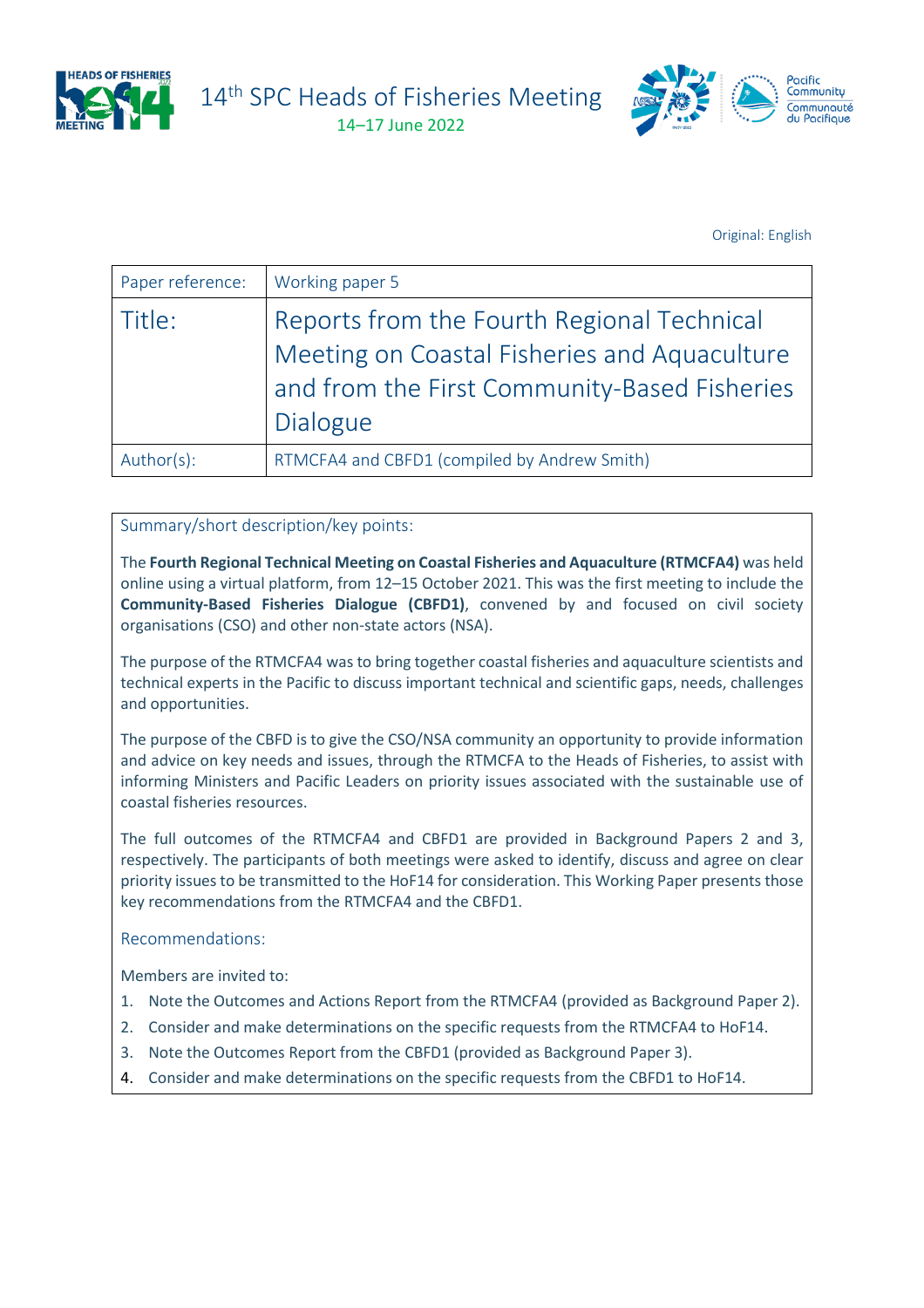

# Introduction

- 1. The **Fourth Regional Technical Meeting on Coastal Fisheries and Aquaculture (RTMCFA4)** was held online using a virtual platform, from 12–15 October 2021, and was chaired by Glen Joseph, Director, Marshall Islands Marine Resources Authority.
- 2. The RTMCFA4 brings together coastal fisheries and aquaculture scientists and technical experts in the Pacific to discuss important technical and scientific gaps, needs, challenges and opportunities. 21 SPC member countries and territories participated, with over 132 participants from members, observers, civil society organisations (CSOs), non-government organisations (NGOs) and other non-state actors (NSAs).
- 3. RTMCFA4 was the first meeting to include the **Community-Based Fisheries Dialogue (CBFD)**, convened by and focused on civil society organisations (CSO) and other non-state actors (NSA), with SPC FAME as the secretariat. The purpose of the CBFD is to give the CSO and other NSA community an opportunity to provide information and advice on key needs and issues, through the RTMCFA to the Heads of Fisheries, to assist with informing Ministers and Pacific Leaders on priority issues associated with the sustainable use of coastal fisheries resources.
- 4. The CBFD also provides an opportunity to share experiences and lessons from communitybased initiatives to strengthen efforts to maintain productive and healthy ecosystems and their associated fisheries resources that are critical to the wellbeing of coastal communities.
- 5. The CBFD1 was held as a virtual meeting on 13 October 2021, and was facilitated by an independent convenor, Kesaia Tabunakawai from Fiji, with at least 38 representatives of the CSO and other NSA groups engaged in plenary and breakout group discussions. There were over 100 participants in the CBFD1 session, including representatives of government agencies and other observers.

# Report to HoF14 on the outcomes and actions from the RTMCFA4

- 6. The overarching theme of RTMCFA4 was to discuss and address some of the main technical issues affecting coastal fisheries and aquaculture in support of better science-based resource management and the equitable access to resources, by capturing lessons learned from the 'response phase' of the COVID-19 pandemic and identifying approaches and priorities as the region transitions to the 'recovery phase' in 2022 and beyond.
- 7. The meeting included technical sessions on:
	- Supporting the integration of e-data systems into coastal fisheries across the PICTs.
	- Enhancing capacity for effective coastal fisheries management.
	- Risk planning for Pacific aquaculture.
	- Aquaculture needs, priorities and future directions in the Pacific islands' region.
	- Scientific and technical support in a COVID-19 context.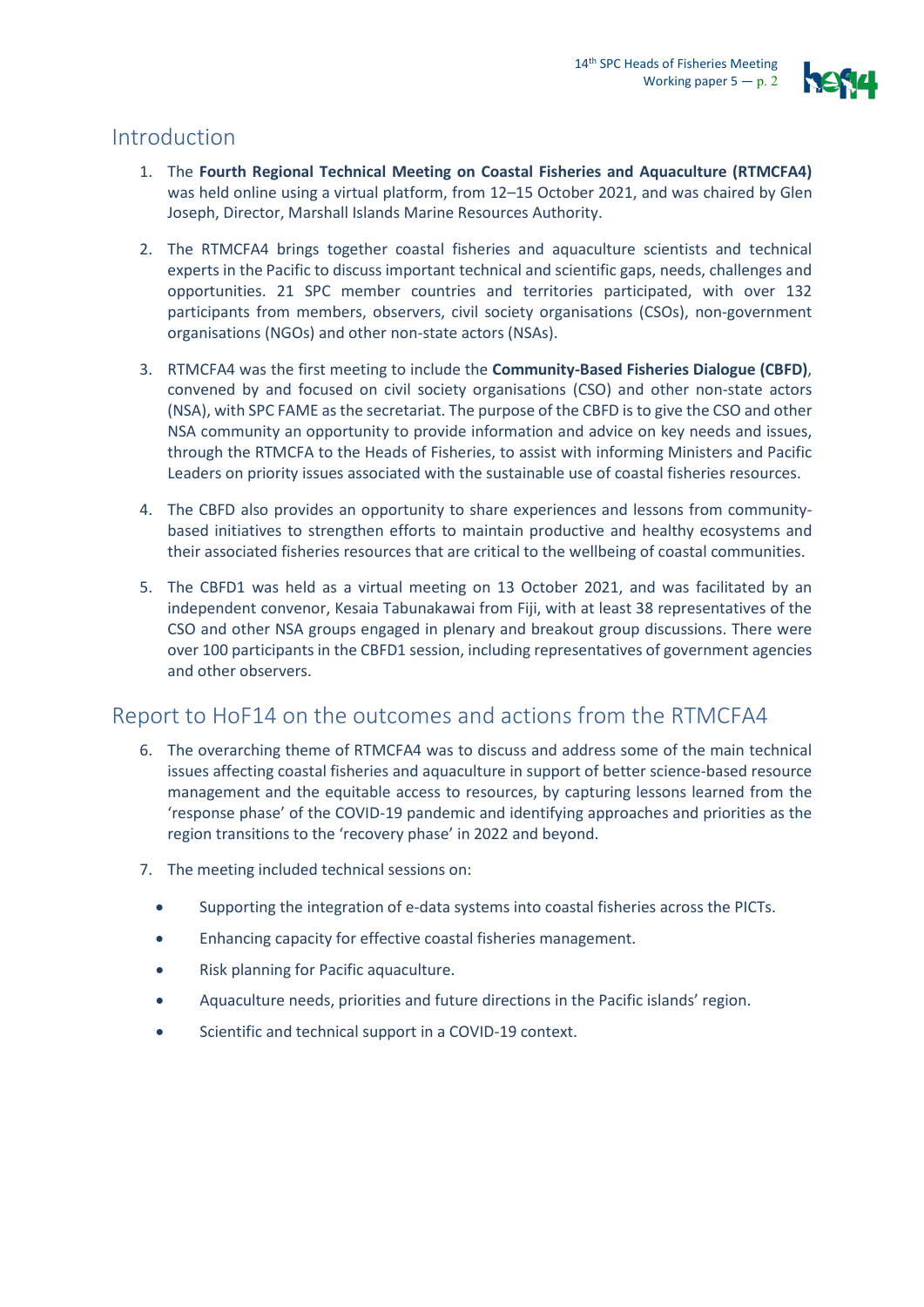

- 8. The **RTMCFA4 Outcomes and Actions Report** (see [Background](https://www.spc.int/DigitalLibrary/Doc/FAME/Meetings/RTMCF/4/RTMCFA4_Outcomes_Actions_Report_EN.pdf) Paper 2), along with all the Working and Information Papers and the presentations, are available on the SPC RTMCFA4 website [\(https://fame1.spc.int/en/meetings/253\)](https://fame1.spc.int/en/meetings/253). The *SPC Fisheries Newsletter summary* article of the RTMCFA4 is provided a[s Background Paper 4.](https://www.spc.int/DigitalLibrary/Doc/FAME/InfoBull/FishNews/166/FishNews166_14_Smith.pdf)
- 9. The **RTMCFA4 Outcomes and Actions Report** includes the agreed priority issues and needs to be actioned by SPC members, provides guidance to SPC FAME's Coastal Fisheries and Aquaculture Programme (CFAP), and identified the key recommendations to be taken to the 14<sup>th</sup> Heads of Fisheries (HoF14) meeting in 2022.

## Summary of the RTMCFA4 key recommendations for the 14th SPC Heads of Fisheries

10. The RTMCFA4 meeting agreed that the following recommendations should be transmitted to the 14th Heads of Fisheries for consideration, and for both members and SPC to act on:

| <b>RTMCFA4 Recommendation</b>                                                                                                                                                                                                                                                                                                                                                 | <b>HoF14 Action</b>                                                                                                                                                        |  |  |
|-------------------------------------------------------------------------------------------------------------------------------------------------------------------------------------------------------------------------------------------------------------------------------------------------------------------------------------------------------------------------------|----------------------------------------------------------------------------------------------------------------------------------------------------------------------------|--|--|
| Supporting the integration of e-data systems into coastal fisheries across PICTs                                                                                                                                                                                                                                                                                              |                                                                                                                                                                            |  |  |
| Recommendation 17(a). The meeting<br>requests HoF14 to support SPC's role<br>both as a provider of sustained training<br>and capacity building on e-data<br>collection systems, including innovative<br>technologies, and as an e-data<br>repository with storage capabilities for<br>past and present national coastal<br>fisheries data, in reference to HoF10<br>Outcomes. | To consider and support SPC's role.                                                                                                                                        |  |  |
| <b>Enhancing capacity for effective coastal fisheries management</b>                                                                                                                                                                                                                                                                                                          |                                                                                                                                                                            |  |  |
| Recommendation 21(a). The meeting<br>requests HoF14 support the recognition<br>of national institutions to offer<br>regionally developed certified training<br>as national priorities for action.                                                                                                                                                                             | To support                                                                                                                                                                 |  |  |
| Recommendation 21(b). The meeting<br>requests HoF14 to encourage PICTs to<br>use the data sharing portal for MCS&E,<br>hosted by SPC, that provides guidelines<br>and examples on compliance data and<br>intelligence information to be shared at<br>the regional level.                                                                                                      | To encourage PICTs<br>Note from FAME: The MCS&E data sharing<br>portal is being trialled by one PICT, and will<br>be rolled out to other interested PICTs later<br>in 2022 |  |  |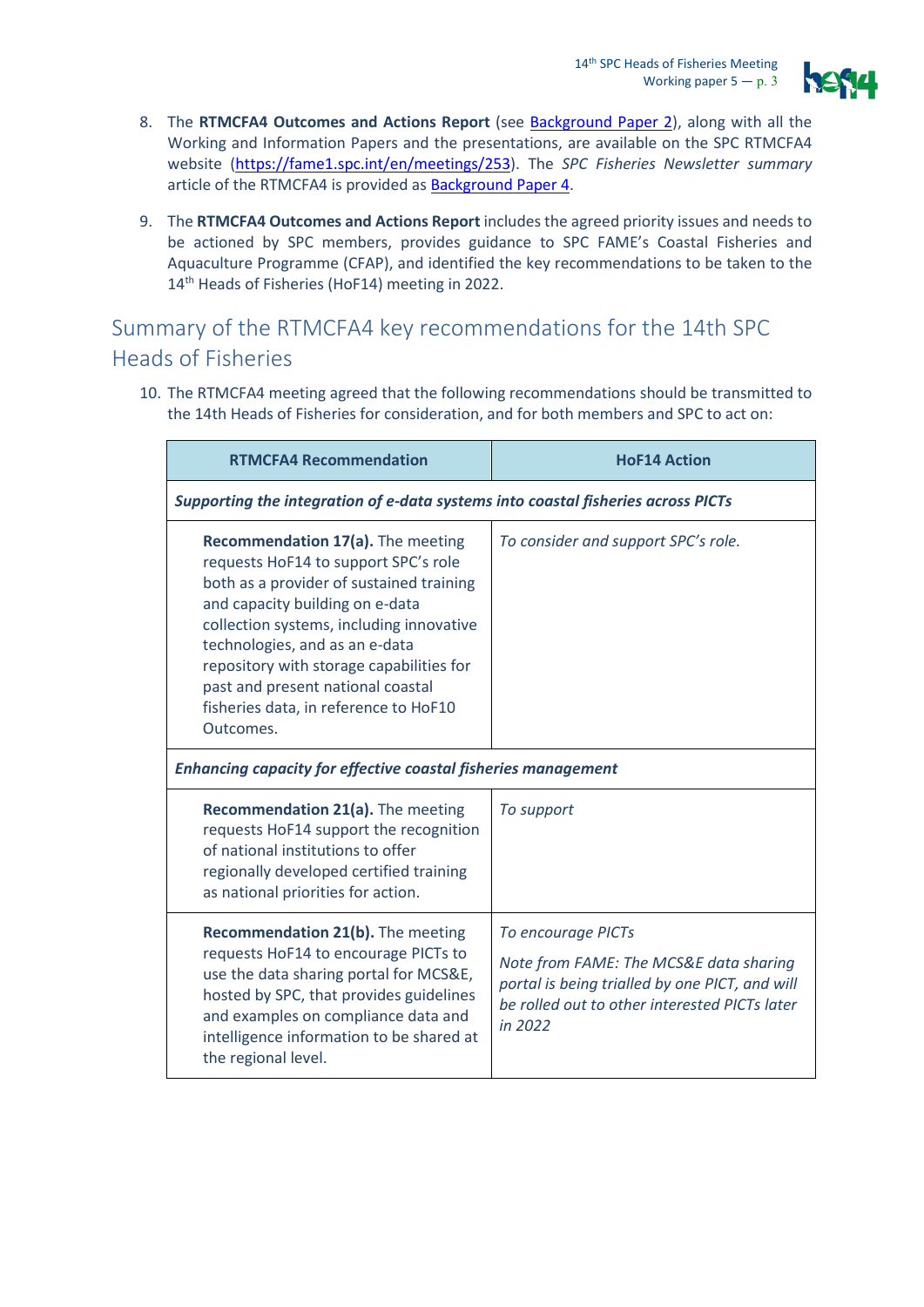

| <b>RTMCFA4 Recommendation</b>                                                                                                                                                                                                                                                                                                                                                    | <b>HoF14 Action</b>                                                                                                                                                                                                 |  |  |  |
|----------------------------------------------------------------------------------------------------------------------------------------------------------------------------------------------------------------------------------------------------------------------------------------------------------------------------------------------------------------------------------|---------------------------------------------------------------------------------------------------------------------------------------------------------------------------------------------------------------------|--|--|--|
| Aquaculture needs, priorities and future directions in the Pacific Islands Region                                                                                                                                                                                                                                                                                                |                                                                                                                                                                                                                     |  |  |  |
| Recommendation 30(a). The meeting<br>requests HoF14 to endorse the regional<br>aquaculture assessment by SPC, noting<br>it will provide the elements for broader<br>support to members as they develop<br>the Pacific Regional Aquaculture<br>Strategy, as well as regional networks<br>and hubs, best practices and codes of<br>conduct for members' aquaculture<br>priorities. | To endorse<br>Note: This is the substantive HoF14 Agenda<br>item for Wednesday 15 June                                                                                                                              |  |  |  |
| <b>2021 Coastal Fisheries Report Card update</b>                                                                                                                                                                                                                                                                                                                                 |                                                                                                                                                                                                                     |  |  |  |
| Recommendation 36(a). The meeting<br>requests HoF14 to initiate the review of<br>regional and national indicators for the<br>Coastal Fisheries Report Cards, in line<br>with the New Song for Coastal Fisheries<br>and other regional frameworks.                                                                                                                                | To consider and initiate                                                                                                                                                                                            |  |  |  |
| <b>Future RTMCFA formats and name</b>                                                                                                                                                                                                                                                                                                                                            |                                                                                                                                                                                                                     |  |  |  |
| Recommendation 39(a). The meeting<br>requests HoF14 to consider the<br>proposed adjustments to the format<br>and name of the RTMCFA.                                                                                                                                                                                                                                             | To consider and advise<br>No final decision required as yet<br>An initial list of suggested alternative names<br>for the RTMCFA are provided in Annex 1 of<br>Background Paper 2. Other suggestions are<br>welcome. |  |  |  |

# Report to HoF14 on the Outcomes from the 1st Community-Based Fisheries Dialogue

- 11. This First CBFD focused on laying the foundation for future Dialogues through consideration of the CBFD Provisional Terms of Reference, and discussion of CSO/NSA contributions to the implementation of the *[Pacific Framework for Action on Scaling-up CBFM](https://www.spc.int/DigitalLibrary/Doc/FAME/Reports/SPC_21_Framework_for_action.pdf)*.
- 12. The **CBFD1 Outcomes Report** (see [Background Paper 3\)](https://www.spc.int/DigitalLibrary/Doc/FAME/Meetings/RTMCF/4/CBFD_Outcomes_Report_final.pdf), along with all the Working, Information and Background Papers, and the presentations, are available on the SPC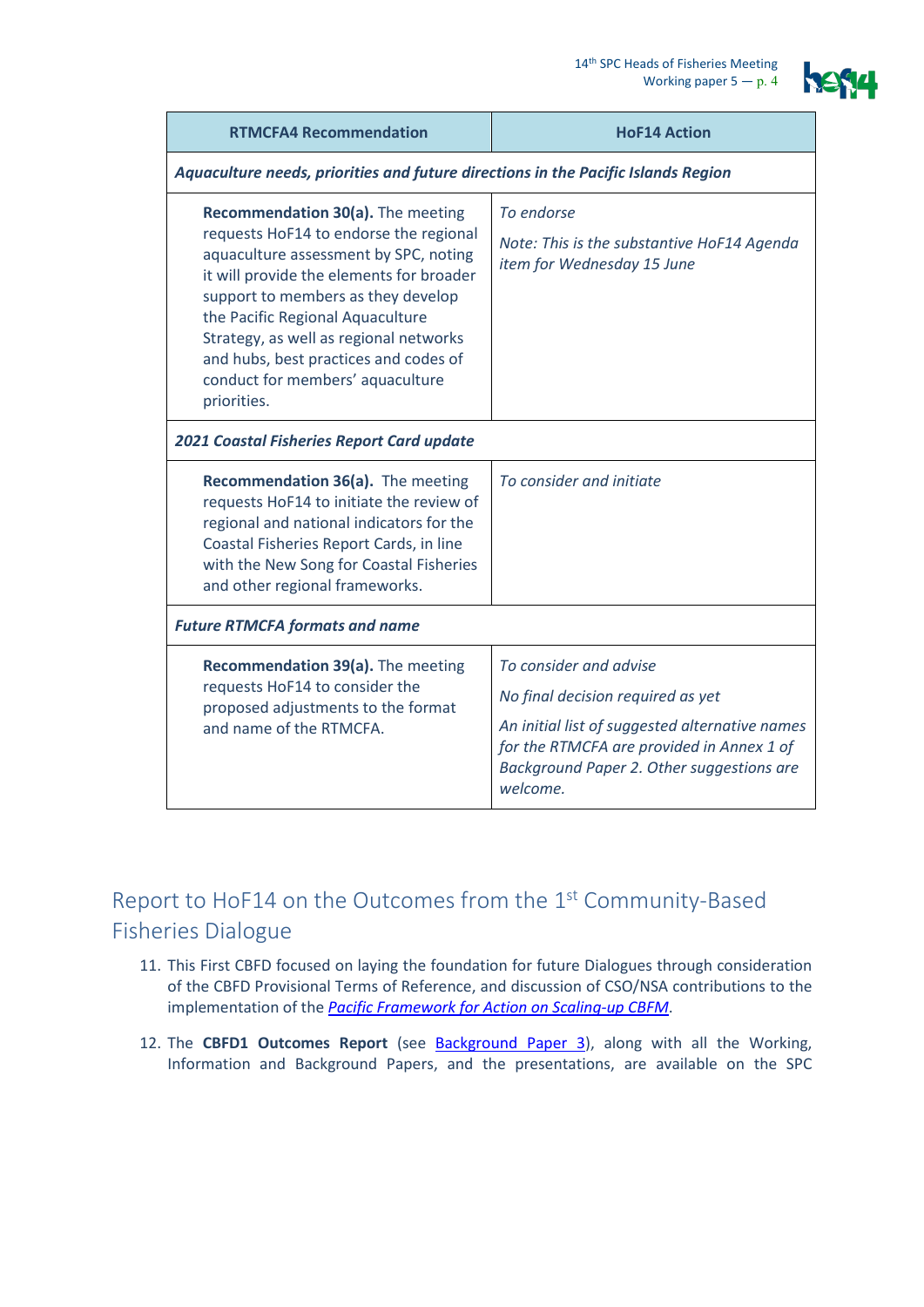

RTMCFA4 website [\(https://fame1.spc.int/en/meetings/253\)](https://fame1.spc.int/en/meetings/253). The SPC Fisheries Newsletter summary article of the CBFD1 is provided as **Background Paper 5**.

- 13. The **CBFD1 Outcomes Report**summarises the outcomes and points of consensus among CBFD participants, highlights priority issues and needs to be actioned by CSOs and other NSAs, SPC members, provides guidance to SPC FAME's CFAP, and identifies key recommendations to be taken to the 14<sup>th</sup> Heads of Fisheries Meeting in 2022.
- 14. As this was the first CBFD, it focused on establishing an appropriate administrative foundation for future CBFD meetings. Through plenary and breakout group discussions, participants reviewed and generally agreed on the future CBFD session arrangements relating to the:
	- Terms of Reference for the CBFD session within the RTMCFA agenda; inclusive of
	- Convening arrangements for the CBFD session; and
	- Processes for the selection of participants to future CBFD sessions.
- 15. It was acknowledged by the Convenor that not all participants were in full agreement with all the arrangements. Recognising this was the start of a process, it is anticipated that it will take several CBF Dialogues to ensure that effective and broadly accepted processes are in place, with it being refined after each meeting as the CBFD experience increases. The CBFD agreed to use the modified Provisional Terms of Reference (included in the CBFD Outcomes Report) to organise and run the next CBFD in 2022.

## Summary of the CBFD1 key recommendations for the 14th SPC Heads of Fisheries

16. The CBFD1 reported into the RTMCFA4 meeting and agreed that the following recommendations should be transmitted to the 14th Heads of Fisheries for consideration, and for CSO/NSA, members and SPC to act on:

| <b>CBFD1 Recommendations via RTMCFA4</b>                                              | <b>HoF14 Action</b>                                                                                                                                                                                                                   |  |  |
|---------------------------------------------------------------------------------------|---------------------------------------------------------------------------------------------------------------------------------------------------------------------------------------------------------------------------------------|--|--|
| <b>Community-Based Fisheries Dialogue</b>                                             |                                                                                                                                                                                                                                       |  |  |
| Recommendation 47(a). The meeting<br>requests HoF14 to adopt the ToR for<br>the CBFD. | Adopt the ToR reviewed and agreed to by<br>the CBFD1<br>The agreed [Provisional] Terms of Reference<br>for the Community-Based Dialogue are<br>provided in full in Appendix 1 or the CBFD<br>Outcomes Report (see Background Paper 3) |  |  |